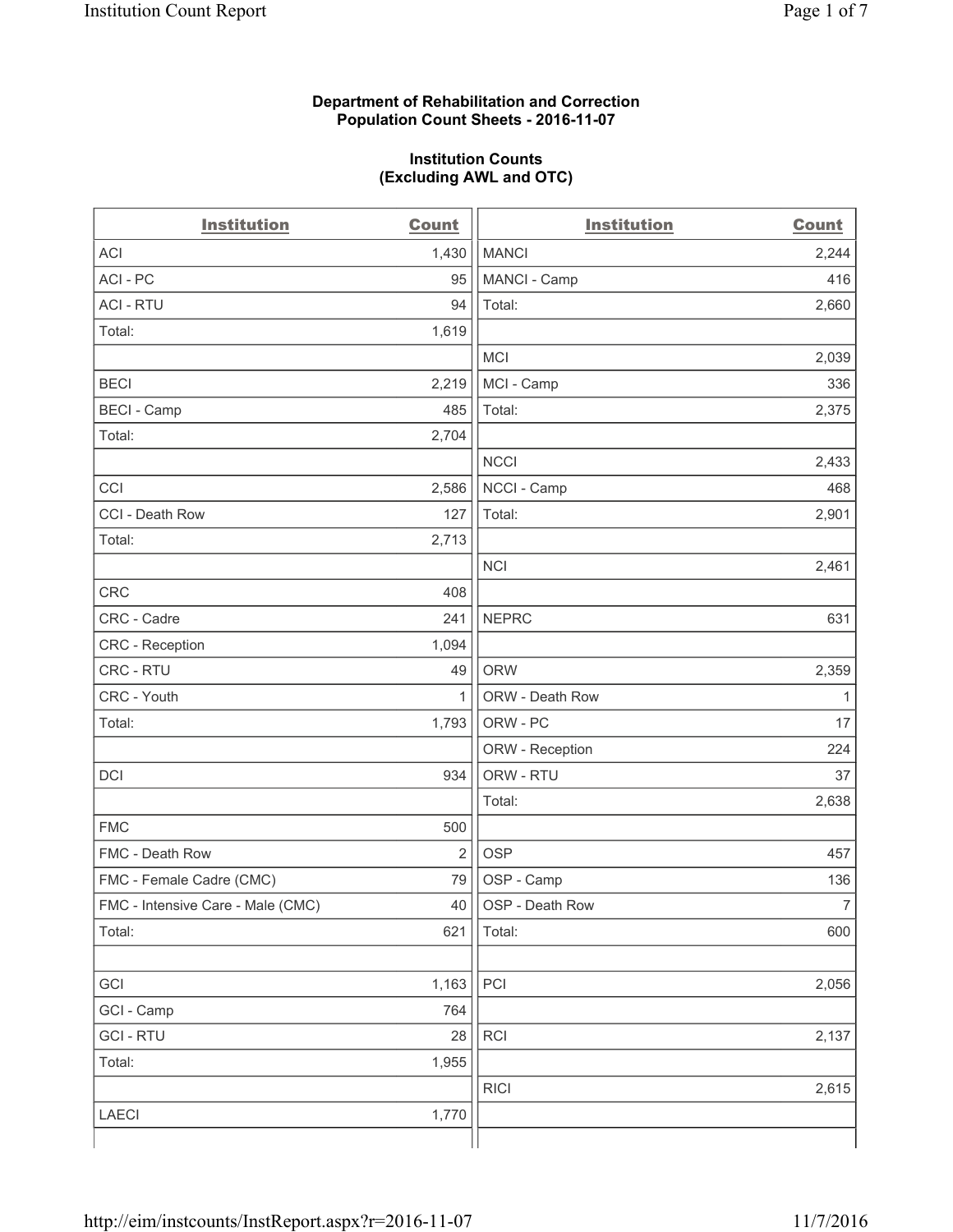|                          |       | SCI            |                          | 2,030  |
|--------------------------|-------|----------------|--------------------------|--------|
| LECI                     | 2,106 |                |                          |        |
| LECI - Camp              | 192   | SOCF           |                          | 1,196  |
| Total:                   | 2,298 | SOCF - RTU     |                          | 59     |
|                          |       | Total:         |                          | 1,255  |
| LOCI                     | 2,272 |                |                          |        |
|                          |       | <b>TCI</b>     |                          | 1,098  |
| LORCI                    | 248   | TCI - Camp     |                          | 447    |
| LORCI - Cadre            | 156   | Total:         |                          | 1,545  |
| <b>LORCI - Reception</b> | 1,266 |                |                          |        |
| Total:                   | 1,670 | <b>TOCI</b>    |                          | 1,093  |
|                          |       | TOCI - PC      |                          | 94     |
| <b>MACI</b>              | 1,018 | Total:         |                          | 1,187  |
| MACI - Minimum           | 1,288 |                |                          |        |
| Total:                   | 2,306 | <b>WCI</b>     |                          | 1,140  |
|                          |       | <b>WCI-RTU</b> |                          | 87     |
|                          |       | Total:         |                          | 1,227  |
|                          |       |                |                          |        |
|                          |       |                | <b>Total Population:</b> | 50,973 |

\* The Total Population includes 30 Offenders with Reason Codes 30 & 31. \*\* The Total Population includes 37 Offenders with Reason Code 0A.

# **Male Population by Security Level (Include AWL and Exclude OTC)**

| <b>Security Level</b>  |                   | <b>Body</b> | <b>AWL</b> | $(-OTC)$ | <b>Total</b> |
|------------------------|-------------------|-------------|------------|----------|--------------|
| Total Level 5          |                   | 107         | 0          | 0        | 107          |
| Total Level 4          |                   | 1,943       | 23         | 16       | 1,950        |
| Total Level 3          |                   | 12,125      | 153        | 123      | 12,155       |
| Total Level 2          |                   | 16,429      | 226        | 169      | 16,486       |
| Total Level 1          |                   | 15,853      | 145        | 72       | 15,926       |
| <b>Total Death Row</b> |                   | 137         | 4          | 0        | 138          |
|                        | <b>Total Male</b> | 46,594      | 548        | 380      | 46,762       |

#### **Female Population by Institution (Include AWL and Exclude OTC)**

| <b>Institution</b>       | <b>Body</b> | <b>AWL</b> | $(-OTC)$ | <b>Total</b> |
|--------------------------|-------------|------------|----------|--------------|
| <b>DCI</b>               | 934         | 9          |          | 936          |
| <b>FMC</b>               | 24          | 3          |          | 27           |
| FMC - Female Cadre (CMC) | 79          |            |          | 79           |
| <b>NEPRC</b>             | 630         |            | 4        | 637          |
| <b>ORW</b>               | 2,359       | 41         | 25       | 2,375        |
|                          |             |            |          |              |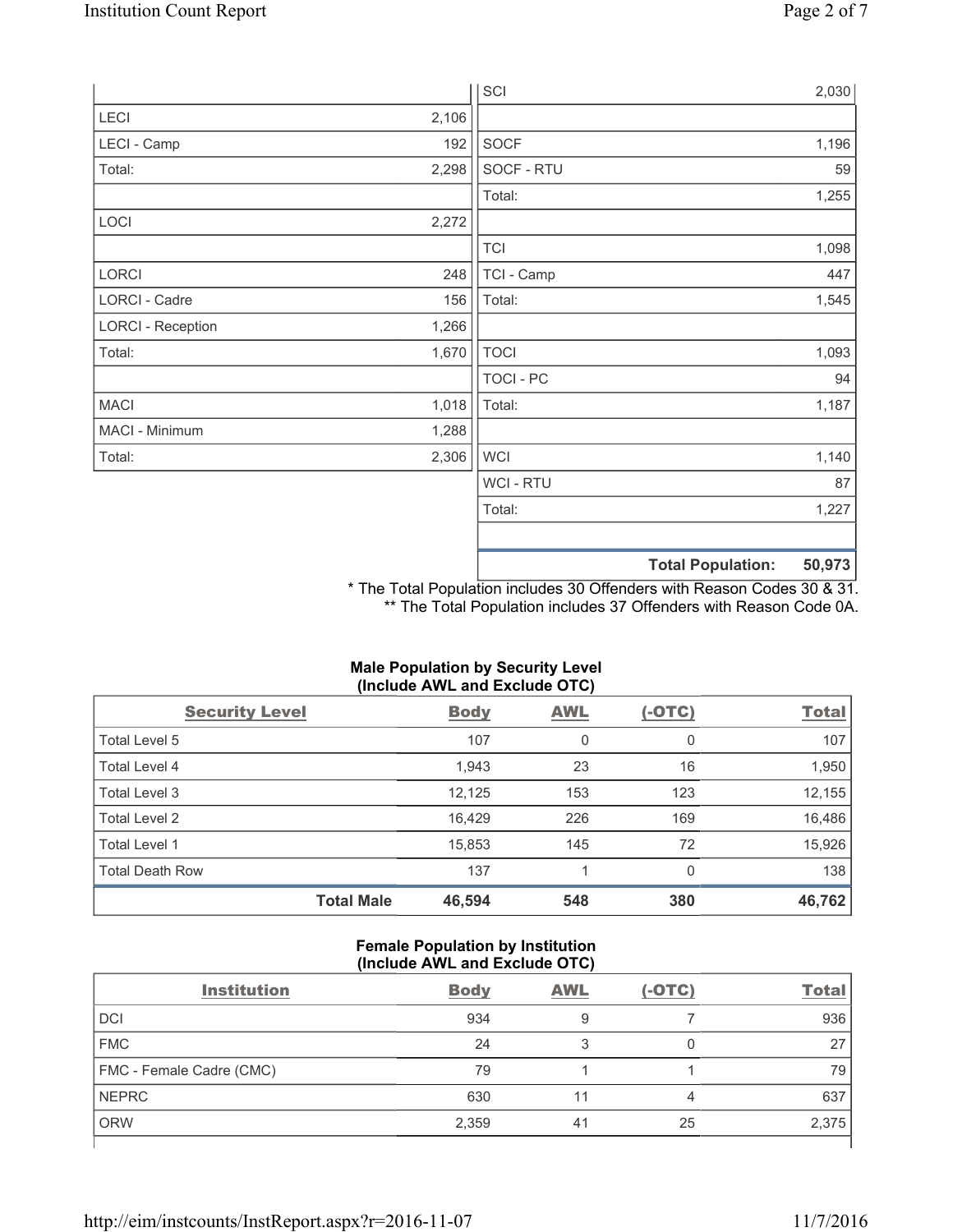| <b>ORW - Death Row</b> |                          |        |     |     |        |
|------------------------|--------------------------|--------|-----|-----|--------|
| ORW - PC               |                          | 17     |     |     | 17     |
| ORW - Reception        |                          | 224    |     |     | 224    |
| ORW - RTU              |                          | 37     | 0   |     | 37     |
|                        | <b>Total Female</b>      | 4,305  | 65  | 37  | 4,333  |
|                        | <b>Total Population:</b> | 50,899 | 613 | 417 | 51,095 |

#### **Male Population by Institution: Security Level 5 (Include AWL and Exclude OTC)**

|             | <b>Institution</b>   | <b>Body</b> | <b>AWL</b> | $(-OTC)$ | <b>Total</b> |
|-------------|----------------------|-------------|------------|----------|--------------|
| <b>OSP</b>  |                      | 104         |            |          | 104          |
| <b>SOCF</b> |                      |             |            |          |              |
| SOCF - RTU  |                      |             |            |          |              |
|             | <b>Total Level 5</b> | 107         |            |          | 107          |

## **Male Population by Institution: Security Level 4 (Include AWL and Exclude OTC)**

| <b>Institution</b>       | <b>Body</b>    | <b>AWL</b>                | $(-OTC)$            | <b>Total</b>              |
|--------------------------|----------------|---------------------------|---------------------|---------------------------|
| <b>ACI</b>               | $\overline{2}$ | $\mathsf{O}\xspace$       | $\mathsf{O}\xspace$ | $\sqrt{2}$                |
| CCI                      | $\overline{4}$ | $\mathsf{O}\xspace$       | $\mathsf{O}\xspace$ | $\overline{4}$            |
| CRC                      | 11             | $\mathsf{O}\xspace$       | $\mathsf{O}\xspace$ | 11                        |
| CRC - Reception          | $\overline{4}$ | $\mathsf{O}\xspace$       | $\mathbf 0$         | 4                         |
| GCI                      | 3              | $\mathsf{O}\xspace$       | $\mathsf{O}\xspace$ | $\mathsf 3$               |
| LECI                     | 15             | $\mathsf{O}\xspace$       | $\mathsf 0$         | $15\,$                    |
| LOCI                     | $\mathsf 3$    | $\mathsf{O}\xspace$       | $\mathsf{O}\xspace$ | $\ensuremath{\mathsf{3}}$ |
| LORCI                    | $\mathsf g$    | $\overline{2}$            | $\overline{2}$      | $\boldsymbol{9}$          |
| <b>LORCI - Reception</b> | $\mathsf 3$    | $\mathsf{O}\xspace$       | $\mathsf{O}\xspace$ | $\ensuremath{\mathsf{3}}$ |
| <b>MACI</b>              | $\overline{4}$ | $\mathsf{O}\xspace$       | $\mathsf{O}\xspace$ | $\overline{4}$            |
| <b>MANCI</b>             | 30             | $\mathsf{O}\xspace$       | $\mathbf 0$         | 30                        |
| <b>NCCI</b>              | $10$           | $\mathsf{O}\xspace$       | $\mathsf{O}\xspace$ | $10$                      |
| <b>NCI</b>               | $\overline{4}$ | $\mathbf 1$               | $\mathbf{1}$        | 4                         |
| <b>OSP</b>               | 350            | $\ensuremath{\mathsf{3}}$ | 3                   | 350                       |
| <b>RCI</b>               | 22             | $\mathsf{O}\xspace$       | $\mathsf{O}\xspace$ | 22                        |
| <b>RICI</b>              | 1              | $\mathsf{O}\xspace$       | $\mathsf{O}\xspace$ | 1                         |
| SCI                      | $\,$ 6 $\,$    | $\mathsf{O}\xspace$       | $\mathsf 0$         | 6                         |
| SOCF                     | 1,180          | $10$                      | $\overline{7}$      | 1,183                     |
| SOCF - RTU               | 52             | $\mathsf 0$               | $\mathbf 0$         | 52                        |
| <b>TCI</b>               | 1              | $\mathsf{O}\xspace$       | $\mathsf 0$         | 1                         |
| <b>TOCI</b>              | 203            | 6                         | $\overline{2}$      | 207                       |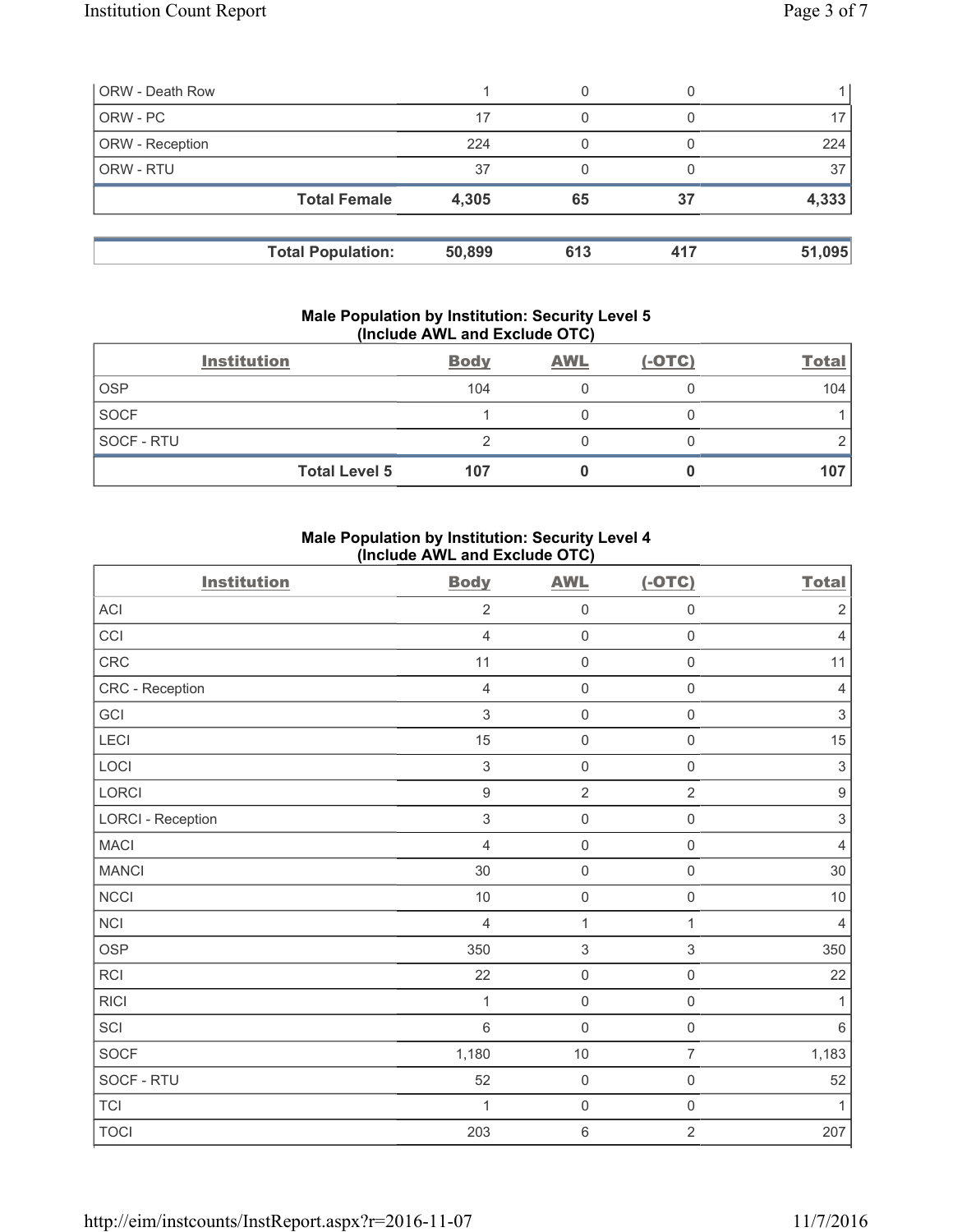| TOCI - PC      |                      | 14    |    |    | 14 <sup>°</sup> |
|----------------|----------------------|-------|----|----|-----------------|
| <b>WCI</b>     |                      | 10    |    |    | 10              |
| <b>WCI-RTU</b> |                      |       |    |    |                 |
|                | <b>Total Level 4</b> | 1,943 | 23 | 16 | 1,950           |

#### **Male Population by Institution: Security Level 3 (Include AWL and Exclude OTC)**

| <b>Institution</b>                | <b>Body</b>    | <b>AWL</b>          | $(-OTC)$            | <b>Total</b>   |
|-----------------------------------|----------------|---------------------|---------------------|----------------|
| <b>ACI</b>                        | 28             | $\mathbf 0$         | $\mathsf 0$         | 28             |
| CCI                               | $\overline{2}$ | $\mathsf{O}\xspace$ | $\mathsf 0$         | $\overline{2}$ |
| <b>CRC</b>                        | 103            | $\overline{7}$      | $\,6\,$             | 104            |
| CRC - Cadre                       | 165            | $\mathbf 0$         | $\mathsf 0$         | 165            |
| CRC - Reception                   | 768            | 18                  | 11                  | 775            |
| CRC - RTU                         | 46             | $\mathsf{O}\xspace$ | $\mathsf 0$         | 46             |
| CRC - Youth                       | $\mathbf{1}$   | $\mathsf{O}\xspace$ | $\mathsf 0$         | $\mathbf{1}$   |
| <b>FMC</b>                        | $\,6\,$        | $\mathsf{O}\xspace$ | $\mathsf 0$         | $\,6$          |
| FMC - Intensive Care - Male (CMC) | $\overline{2}$ | $\mathsf{O}\xspace$ | $\mathsf 0$         | $\mathbf 2$    |
| GCI                               | $\mathbf{1}$   | $\mathbf{1}$        | $\mathsf{O}\xspace$ | $\mathbf 2$    |
| <b>LAECI</b>                      | $\overline{2}$ | $\mathsf{O}\xspace$ | $\mathsf 0$         | $\overline{2}$ |
| <b>LECI</b>                       | 1,983          | $\,6\,$             | $\,6\,$             | 1,983          |
| LOCI                              | $\mathbf{1}$   | $\mathsf{O}\xspace$ | $\mathsf 0$         | 1              |
| LORCI                             | 87             | 38                  | 32                  | 93             |
| <b>LORCI - Cadre</b>              | 103            | $\mathsf 0$         | $\mathsf{O}\xspace$ | 103            |
| <b>LORCI - Reception</b>          | 813            | $\sqrt{2}$          | $\sqrt{2}$          | 813            |
| <b>MACI</b>                       | 956            | $\overline{7}$      | $\sqrt{5}$          | 958            |
| <b>MANCI</b>                      | 2,145          | 25                  | 23                  | 2,147          |
| MCI                               | $\mathbf{1}$   | $\mathbf 0$         | $\mathsf 0$         | 1              |
| <b>NCCI</b>                       | 11             | $\mathbf{1}$        | $\mathbf{1}$        | 11             |
| <b>NCI</b>                        | 5              | $\mathsf{O}\xspace$ | $\mathsf{O}\xspace$ | $\sqrt{5}$     |
| <b>OSP</b>                        | $\mathbf{1}$   | $\mathsf{O}\xspace$ | $\mathsf{O}\xspace$ | $\mathbf{1}$   |
| PCI                               | 32             | $\mathbf{1}$        | $\mathsf 0$         | 33             |
| <b>RCI</b>                        | 1,847          | 25                  | 18                  | 1,854          |
| <b>RICI</b>                       | $\sqrt{2}$     | $\mathsf{O}\xspace$ | $\mathsf{O}\xspace$ | $\sqrt{2}$     |
| SCI                               | $\,8\,$        | $\mathsf{O}\xspace$ | $\mathsf 0$         | 8              |
| SOCF                              | 14             | $\mathbf 0$         | $\mathsf 0$         | 14             |
| SOCF - RTU                        | $\sqrt{5}$     | $\mathsf{O}\xspace$ | $\mathsf{O}\xspace$ | $\sqrt{5}$     |
| <b>TCI</b>                        | 1,024          | 11                  | $\,8\,$             | 1,027          |
| TCI - Camp                        | $\overline{2}$ | $\mathbf 0$         | $\mathsf 0$         | $\overline{2}$ |
| <b>TOCI</b>                       | 744            | $\,6\,$             | $\,6\,$             | 744            |
| <b>TOCI - PC</b>                  | 80             | $\mathsf{O}\xspace$ | $\mathsf{O}\xspace$ | 80             |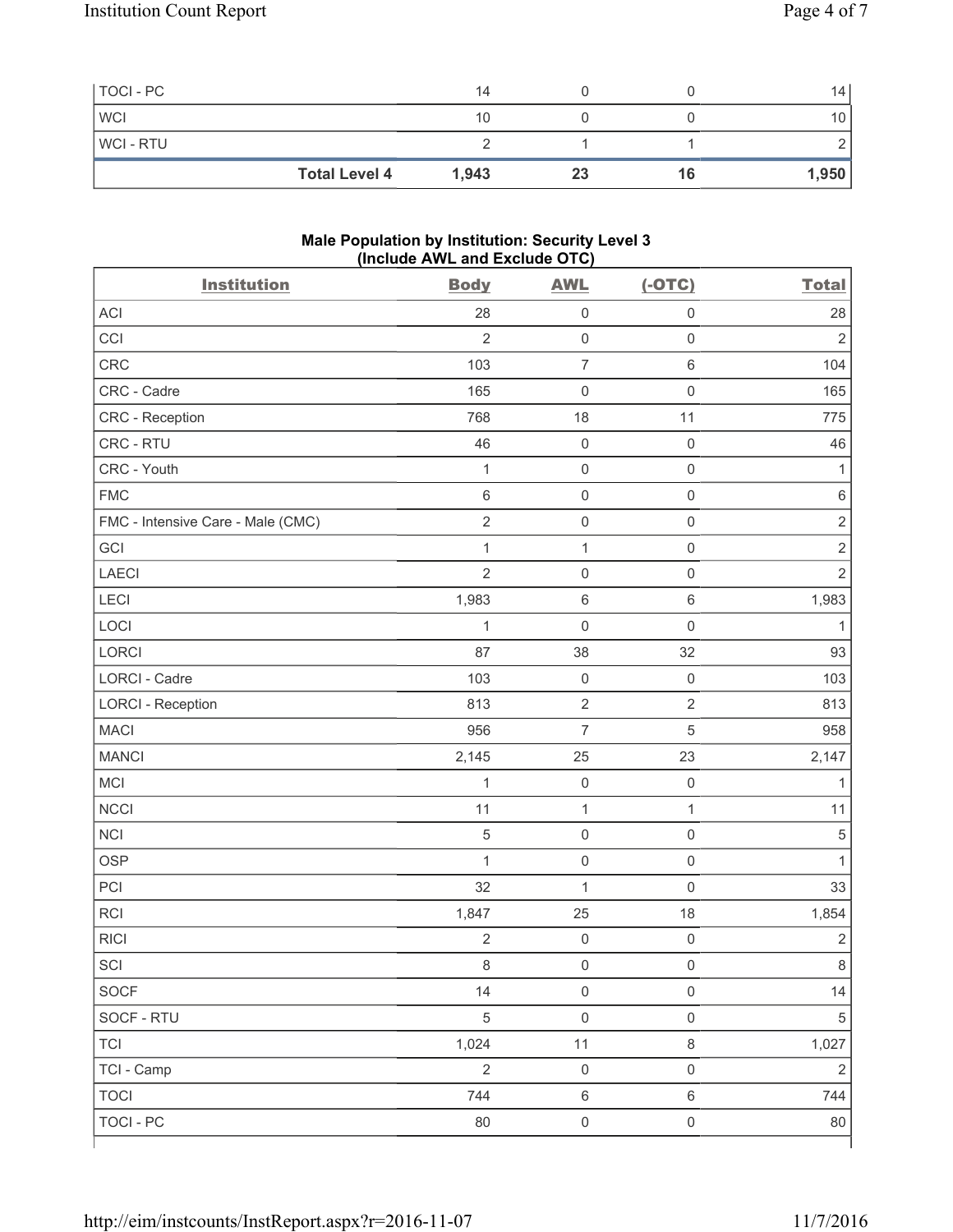| <b>WCI</b>     |                      | 1,058  |     |     | .058            |
|----------------|----------------------|--------|-----|-----|-----------------|
| <b>WCI-RTU</b> |                      | 79     |     |     | 79 <sub>1</sub> |
|                | <b>Total Level 3</b> | 12,125 | 153 | 123 | 12,155          |

# **Male Population by Institution: Security Level 2 (Include AWL and Exclude OTC)**

| <b>Institution</b>                | <b>Body</b>    | <b>AWL</b>          | $(-OTC)$            | <b>Total</b>   |
|-----------------------------------|----------------|---------------------|---------------------|----------------|
| <b>ACI</b>                        | 718            | $\overline{4}$      | $\mathsf 3$         | 719            |
| ACI-PC                            | 94             | $\mathsf{O}\xspace$ | $\mathsf{O}\xspace$ | 94             |
| <b>ACI - RTU</b>                  | 63             | $\mathbf 0$         | $\mathsf{O}\xspace$ | 63             |
| <b>BECI</b>                       | 1,410          | 15                  | $\mathsf g$         | 1,416          |
| CCI                               | 1,829          | 18                  | 12                  | 1,835          |
| <b>CRC</b>                        | 132            | $\,$ 5 $\,$         | $\mathfrak{S}$      | 134            |
| CRC - Cadre                       | 76             | $\mathsf{O}\xspace$ | $\mathsf{O}\xspace$ | 76             |
| CRC - Reception                   | 185            | $\,6\,$             | $\sqrt{5}$          | 186            |
| CRC - RTU                         | $\overline{2}$ | $\mathsf{O}\xspace$ | $\mathsf{O}\xspace$ | $\overline{2}$ |
| <b>FMC</b>                        | 8              | $\mathsf 0$         | $\mathsf{O}\xspace$ | $\,8\,$        |
| FMC - Intensive Care - Male (CMC) | 17             | $\mathsf{O}\xspace$ | $\mathsf 0$         | 17             |
| GCI                               | 644            | $\boldsymbol{9}$    | $\,$ 5 $\,$         | 648            |
| <b>GCI-RTU</b>                    | 18             | $\mathsf{O}\xspace$ | $\mathsf 0$         | 18             |
| <b>LAECI</b>                      | 1,118          | 17                  | 15                  | 1,120          |
| LECI                              | 100            | $\mathbf 0$         | $\mathsf 0$         | 100            |
| LOCI                              | 1,273          | 13                  | 12                  | 1,274          |
| LORCI                             | 116            | 28                  | 28                  | 116            |
| LORCI - Cadre                     | 46             | $\mathsf{O}\xspace$ | $\mathsf 0$         | 46             |
| <b>LORCI - Reception</b>          | 300            | $\mathbf 1$         | $\mathsf 0$         | 301            |
| <b>MACI</b>                       | 58             | $\mathbf{1}$        | $\mathbf{1}$        | 58             |
| <b>MANCI</b>                      | 46             | $\sqrt{3}$          | $\mathsf 3$         | 46             |
| MCI                               | 1,535          | 23                  | 12                  | 1,546          |
| MCI - Camp                        | $\mathbf{1}$   | $\mathbf 0$         | $\mathbf 0$         | $\mathbf{1}$   |
| <b>NCCI</b>                       | 1,447          | 14                  | 11                  | 1,450          |
| NCCI - Camp                       | 16             | $\mathsf{O}\xspace$ | $\mathbf 0$         | 16             |
| NCI                               | 1,668          | 26                  | 22                  | 1,672          |
| PCI                               | 690            | 16                  | $\,6\,$             | 700            |
| RCI                               | 268            | $\mathbf{1}$        | $\mathbf{1}$        | 268            |
| <b>RICI</b>                       | 1,576          | 19                  | 15                  | 1,580          |
| SCI                               | 854            | $\overline{7}$      | $\,6\,$             | 855            |
| <b>TCI</b>                        | 22             | $\mathsf{O}\xspace$ | $\mathsf 0$         | 22             |
| <b>TOCI</b>                       | 24             | $\mathsf{O}\xspace$ | $\mathsf{O}\xspace$ | 24             |
| <b>WCI</b>                        | $71$           | $\mathsf{O}\xspace$ | $\mathsf 0$         | $71$           |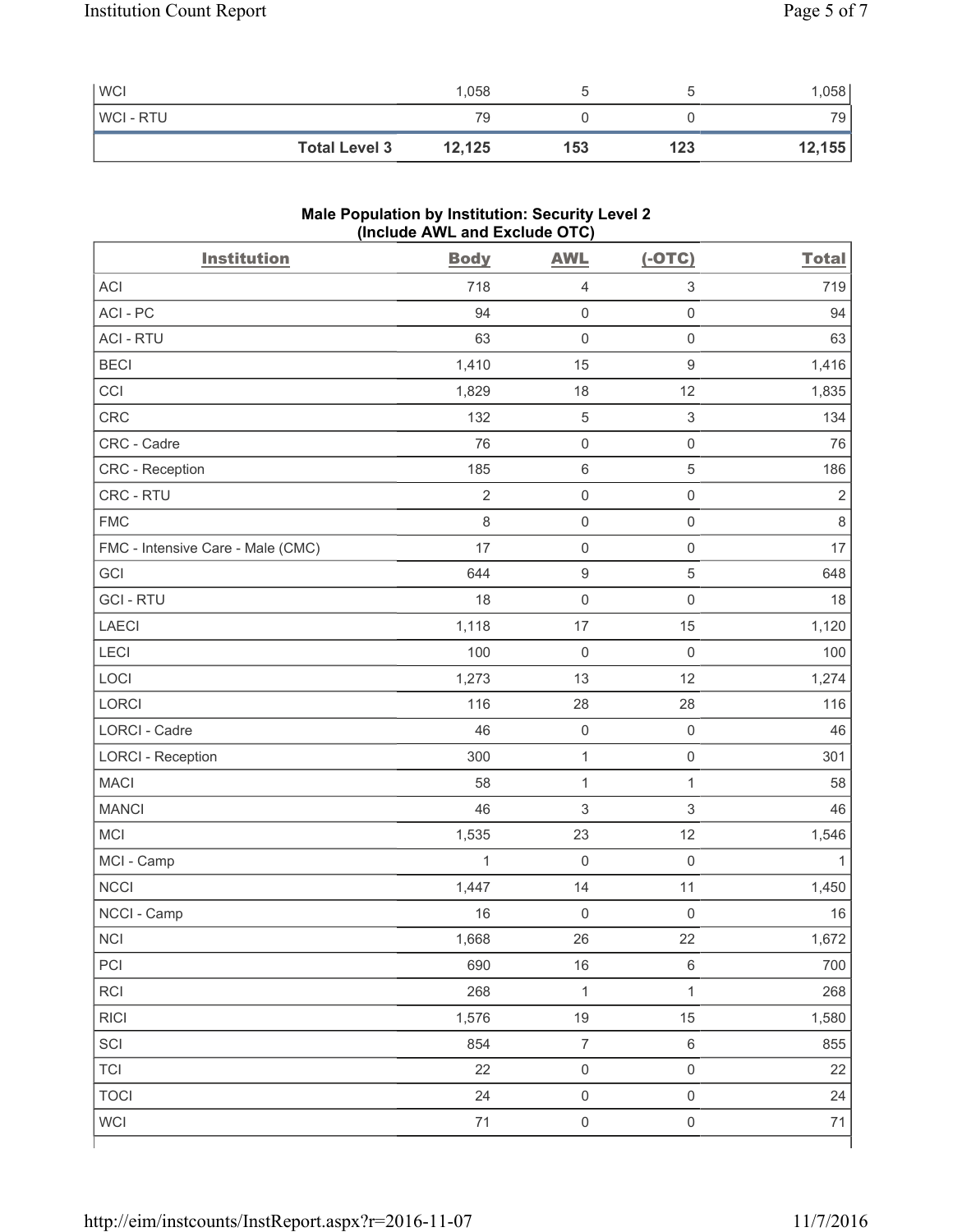| <b>WCI-RTU</b> |                      |        |     |     |        |
|----------------|----------------------|--------|-----|-----|--------|
|                | <b>Total Level 2</b> | 16.429 | 226 | 169 | 16,486 |

| <b>Institution</b>                | (include AVIL and Exclude OTO)<br><b>Body</b> | <b>AWL</b>                | $(-OTC)$            | <b>Total</b>   |
|-----------------------------------|-----------------------------------------------|---------------------------|---------------------|----------------|
| <b>ACI</b>                        | 682                                           | $\mathsf{O}\xspace$       | $\mathsf{O}\xspace$ | 682            |
| ACI - PC                          | 1                                             | $\mathsf{O}\xspace$       | $\mathsf{O}\xspace$ | 1              |
| <b>ACI - RTU</b>                  | 31                                            | $\mathsf{O}\xspace$       | $\mathsf{O}\xspace$ | 31             |
| <b>BECI</b>                       | 809                                           | $\overline{7}$            | $\mathbf{1}$        | 815            |
|                                   |                                               |                           |                     |                |
| <b>BECI</b> - Camp                | 485                                           | $\mathsf{O}\xspace$       | $\mathsf{O}\xspace$ | 485            |
| CCI                               | 751                                           | 10                        | 5                   | 756            |
| <b>CRC</b>                        | 101                                           | $\mathsf{O}\xspace$       | $\mathsf{O}\xspace$ | 101            |
| CRC - Reception                   | 131                                           | $\sqrt{2}$                | $\mathbf{1}$        | 132            |
| CRC - RTU                         | 1                                             | $\mathsf{O}\xspace$       | $\mathsf 0$         | $\mathbf{1}$   |
| <b>FMC</b>                        | 461                                           | $\overline{4}$            | $\overline{2}$      | 463            |
| FMC - Intensive Care - Male (CMC) | 21                                            | $\mathsf{O}\xspace$       | $\mathsf{O}\xspace$ | 21             |
| GCI                               | 515                                           | $\hbox{9}$                | $\overline{4}$      | 520            |
| GCI - Camp                        | 764                                           | $\mathsf{O}\xspace$       | $\mathsf{O}\xspace$ | 764            |
| <b>GCI-RTU</b>                    | 10                                            | $\mathsf{O}\xspace$       | $\mathsf 0$         | 10             |
| <b>LAECI</b>                      | 650                                           | $\,6$                     | $\overline{4}$      | 652            |
| LECI                              | 8                                             | 1                         | $\mathsf{O}\xspace$ | $9\,$          |
| LECI - Camp                       | 192                                           | $\mathsf{O}\xspace$       | $\mathsf 0$         | 192            |
| LOCI                              | 995                                           | $\mathbf 2$               | $\mathsf{O}\xspace$ | 997            |
| LORCI                             | 35                                            | $\ensuremath{\mathsf{3}}$ | $\mathsf 3$         | 35             |
| LORCI - Cadre                     | $\overline{7}$                                | $\mathsf{O}\xspace$       | $\mathsf 0$         | $\overline{7}$ |
| <b>LORCI - Reception</b>          | 150                                           | $\mathsf{O}\xspace$       | $\mathsf{O}\xspace$ | 150            |
| MACI - Minimum                    | 1,288                                         | 11                        | 5                   | 1,294          |
| <b>MANCI</b>                      | 23                                            | 4                         | $\,$ 3 $\,$         | 24             |
| MANCI - Camp                      | 416                                           | $\overline{2}$            | $\sqrt{2}$          | 416            |
| MCI                               | 503                                           | 10                        | 3                   | 510            |
| MCI - Camp                        | 335                                           | $\mathsf{O}\xspace$       | $\mathsf{O}\xspace$ | 335            |
| <b>NCCI</b>                       | 965                                           | 11                        | 5                   | 971            |
| NCCI - Camp                       | 452                                           | $\mathsf 0$               | $\mathsf{O}\xspace$ | 452            |
| <b>NCI</b>                        | 783                                           | $\boldsymbol{9}$          | $\overline{7}$      | 785            |
| <b>OSP</b>                        | $\overline{2}$                                | $\mathsf 3$               | $\mathbf{1}$        | $\overline{4}$ |
| OSP - Camp                        | 136                                           | $\mathbf 1$               | $\mathsf{O}\xspace$ | 137            |
| PCI                               | 1,334                                         | 23                        | $10$                | 1,347          |
| <b>RICI</b>                       | 1,036                                         | 11                        | $\,8\,$             | 1,039          |
| SCI                               | 1,161                                         | $\,6\,$                   | $\overline{2}$      | 1,165          |
|                                   |                                               |                           |                     |                |

## **Male Population by Institution: Security Level 1 (Include AWL and Exclude OTC)**

٦